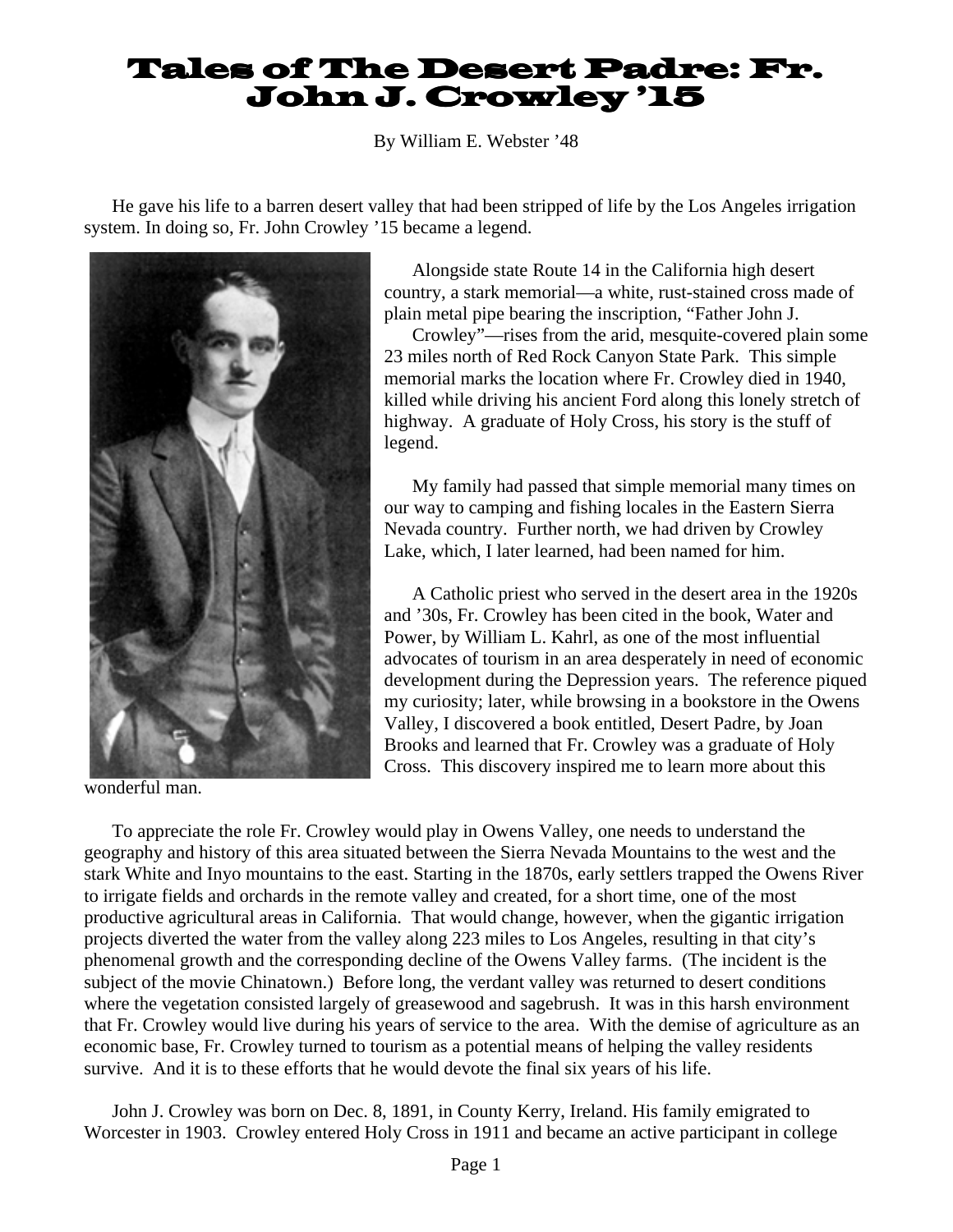life, contributing stories, essays and poems to The Purple and serving as the journal's editor in chief during his senior year. This literary flair would stay with him throughout his life as he wrote for various local and diocesan publications during his 22 years in California.

After graduating from Holy Cross, he entered the seminary in Baltimore, Md., with a reference from Rev. Joseph N. Dinand, S.J. Ordained in 1918 in Fall River, Mass., he left shortly after for Los Angeles, borrowing 50 dollars from his bishop to purchase his train ticket to the coast. He served briefly in two parishes before he volunteered, in 1919, to serve in a parish located in the desert region of four different counties—Mono, Inyo, Kern and San Bernadino. His initial parish covered 30,000 square miles, an area equal in size to all of Ireland. His northernmost church was in Bishop, 200 miles from its southern counterpart in Barstow. And in those years, this remote area had few paved roads. Driving between his scattered parish meant bouncing over gravel and sand. The parish contained both the lowest spot in the United States, Death Valley, and the highest, Mount Whitney. In his first 16 months, Fr. Crowley put over 50,000 miles on his Model T Ford. Adapting quickly to his new environment, he kept a sleeping bag in his car for emergencies and donned the uniform that would be his trademark: riding boots, khaki riding pants and a khaki shirt under which he wore his clerical collar.

After serving in this desert parish for five years, he became pastor of St. John's Cathedral, Fresno, in 1924. During this time, Fr. Crowley was instrumental in starting St. Columba's High School there; as part of a major diocesan fund-raiser, he arranged for Babe Ruth and Lou Gehrig to appear in an exhibition baseball game.

Ten years later, Fr. Crowley returned to Eastern Sierra County and the Owens Valley. He was disheartened by what he found.

With the water supply diverted to Los Angeles, many of the region's residents had despaired and abandoned their farms and homes. With frightening speed, the Valley had turned from a thriving community into a sun-baked wasteland. The people that remained were embittered. Moved by the grief and poverty he encountered, Fr. Crowley made it his mission to try and save Owens Valley. It was a daunting undertaking.



Studying water-flow charts and the scandalous history of land acquisition by Los Angeles, Fr. Crowley became convinced that, had the Long Valley Dam been constructed in the correct location, there would have been enough water for both the city and the valley. He also realized that the only way to reverse the disaster was to unite the valley people. So, he made it his business to get to know every man, woman and child living in the Owens Valley, whether they were his parishioners or not.

As writer Irving Stone pointed out in a famous Saturday Evening Post article, "(Fr. Crowley) worked constantly for religious tolerance. Protestants forgave him for being a Catholic, and the Catholics forgave him for having so many Protestant friends. Somewhere along the line, the padre became The Padre, an understanding father to whom the frightened, the weary and the confused could come for comfort and help."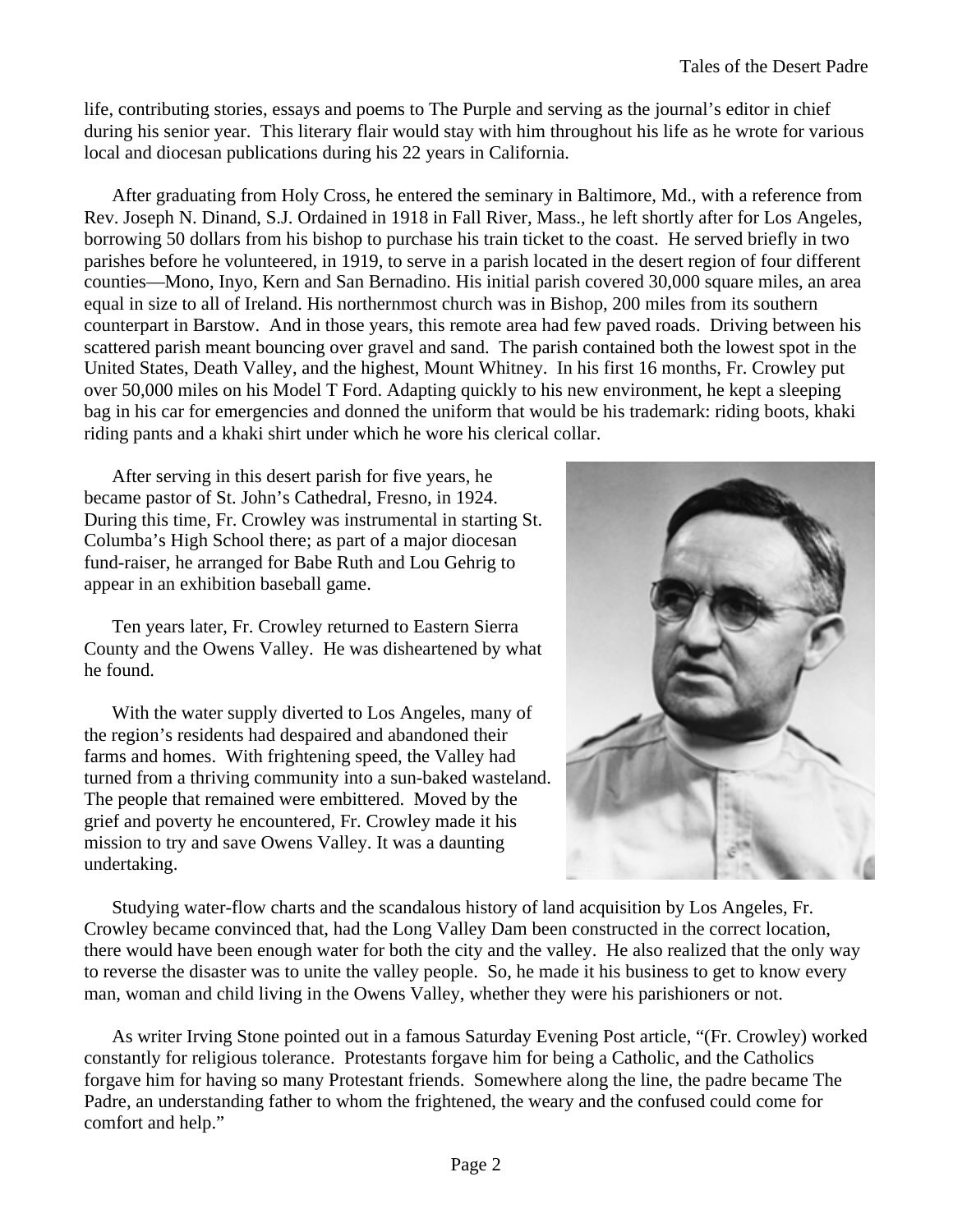The desert padre began spending 16 hours a day in his battered jalopy, driving from town-to-town in an effort to unite the valley residents to regroup and rescue the community. Tourism, Fr. Crowley believed, was the answer. The region offered hunting, fishing, skiing and some of the most spectacular scenic views in the nation.

His parish was now mostly Inyo County. Each Sunday he would celebrate Mass in the county's two major towns, at 7:30 a.m. in Lone Pine, and then, at 10 a.m., in Bishop, a grueling drive of 60 rocky miles. His duties also included ministering to the tiny mining community of Keeler and the missions in Death Valley as well as serving as chaplain to the young men of the Civilian Conservation Corps. It was during this period that he wrote over 200 columns entitled, Sage and Tumbleweed, under the nom de plume, "Inyokel," a play on words both geographic and humorous. His stories appeared first in the diocesan paper in Fresno, and later, in the secular press, as their popularity grew. In this column, Fr. Crowley addressed an amazing variety of topics but always with humor and humanity. The pieces remain remarkably fresh and timely today.



The Crowley family at Father Fred Crowley's ordination in 1934. L to R: (seated) Sister Petra, Sister Josephine, Sister Paula, Mrs. Nora Hansen. L to R: (standing) Rev. John J. Crowley, Rev. Fred Crowley, Rev. Thomas Lyne (uncle from Ireland), Rev. George Crowley, S.J. and Frank M. Crowley. (Lou Pracchia photo)

During this time, the country between Lone Pine and Whitney Portal, the trail ascent of Mount Whitney, became a favorite location for Hollywood filmmaking. This area, known as the Alabama Hills, is familiar to filmgoers as the shooting location for Gunga Din, King of the Kyber Rifles and the